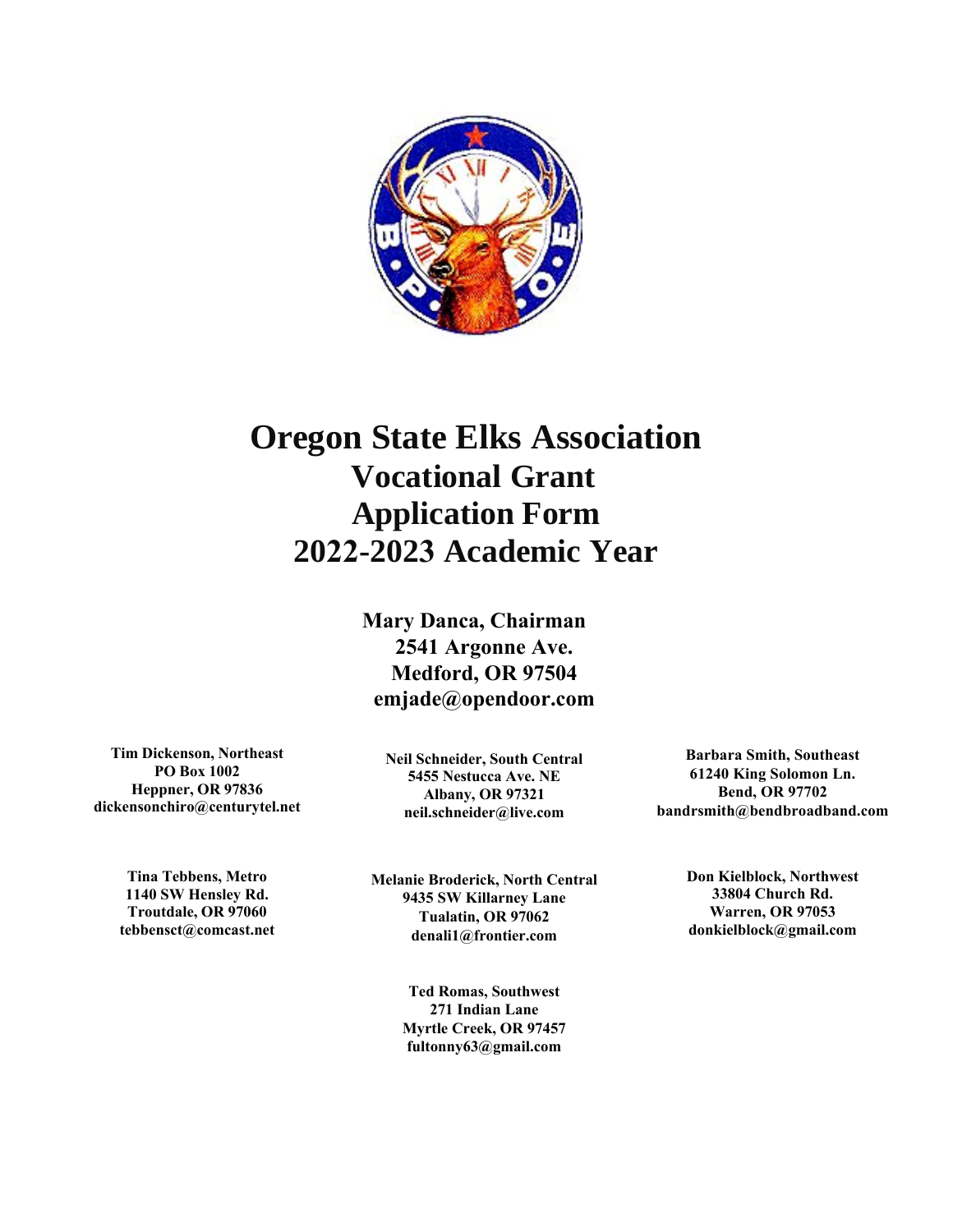#### VOCATIONAL GRANT PROGRAM INFORMATION

**WHO MAY APPLY:** Any prospective male or female residing within the jurisdiction of the Benevolent and Protective Order of Elks of U.S.A. who plans to pursue an eligible vocational/technical program beyond high school may file an application. All applicants must be citizens of the United States of America on the date the application is filed. A high school Diploma or equivalent GED is not required. This application must be filed with the Oregon State Elks Association State Office on or before March first  $(3/1)$ .

The definition of an eligible program will be comparable to that contained in the federal vocational legislation. It is defined as a two year or less vocational/technical program, culminating in an associate degree, diploma, or certificate, but less than a baccalaureate program (Bachelor's degree). A student must plan to carry the minimum of 12 credit hours each quarter or its semester equivalent. Although this program is not intended to be used for part-time study or night school single parents, those with dependent children and have extenuating circumstances that prevent them from meeting the twelve credit minimum requirements may be eligible. Individuals in this category must petition the Oregon State Elks Scholarship Chairman at the address found on the front of this application form. If permission is granted and the completed application is received by the deadline date, then the vocational grant committee will evaluate the application under the category of "special circumstances."

Do not apply if you are planning to pursue an Associate degree which is a stepping stone to a 4-year Bachelor's degree. An eligible Associate degree is considered a terminal degree, whereby, typically after two years of study, a student may become gainfully employed in his/her chosen vocational career. A student who is planning to continue his or her education towards a Bachelor's degree is not eligible to apply.

This Vocational Grant is a one-year award of \$1,500. Students may reapply if their program requires an additional year of education. Unexpected monies are subject to withdrawal, if conduct of the student is contrary to principles of law and order and morality supported by the Order of Elks. A student cannot accept more than one Oregon State Elks Association scholarship/grant in an academic year.

All scholarships are in the form of a Certificate of Award issued by the office of the Oregon State Elks Association, conditioned upon the satisfactory enrollment of the student in a vocational/technical course of a two-year US American College or vocational/technical school. Upon receipt of a "Verification of Enrollment" completed by the proper school official, an Oregon State Elks Association check in the amount of \$1,500 will be forwarded to the school to establish a credit for the student.

The grant may be used for tuition, fees, books and school supplies. It may be used only for the usual and required cost of applicant's planned course of study. It may not be used for general living expenses such as apartment rent, mortgage payments and insurance payments, automobile expenses for use or maintenance of a car. It may not be used for child care costs.

Applications are evaluated based on the information herein. Therefore, if after being notified of a grant, your course of study and/or attending school change, the grant may be withdrawn.

After completing this application, save a copy for your records. Return this completed application to the Oregon State Elks Association State Office at osea2@outlook.com by **March 1 at 11:59 pm**.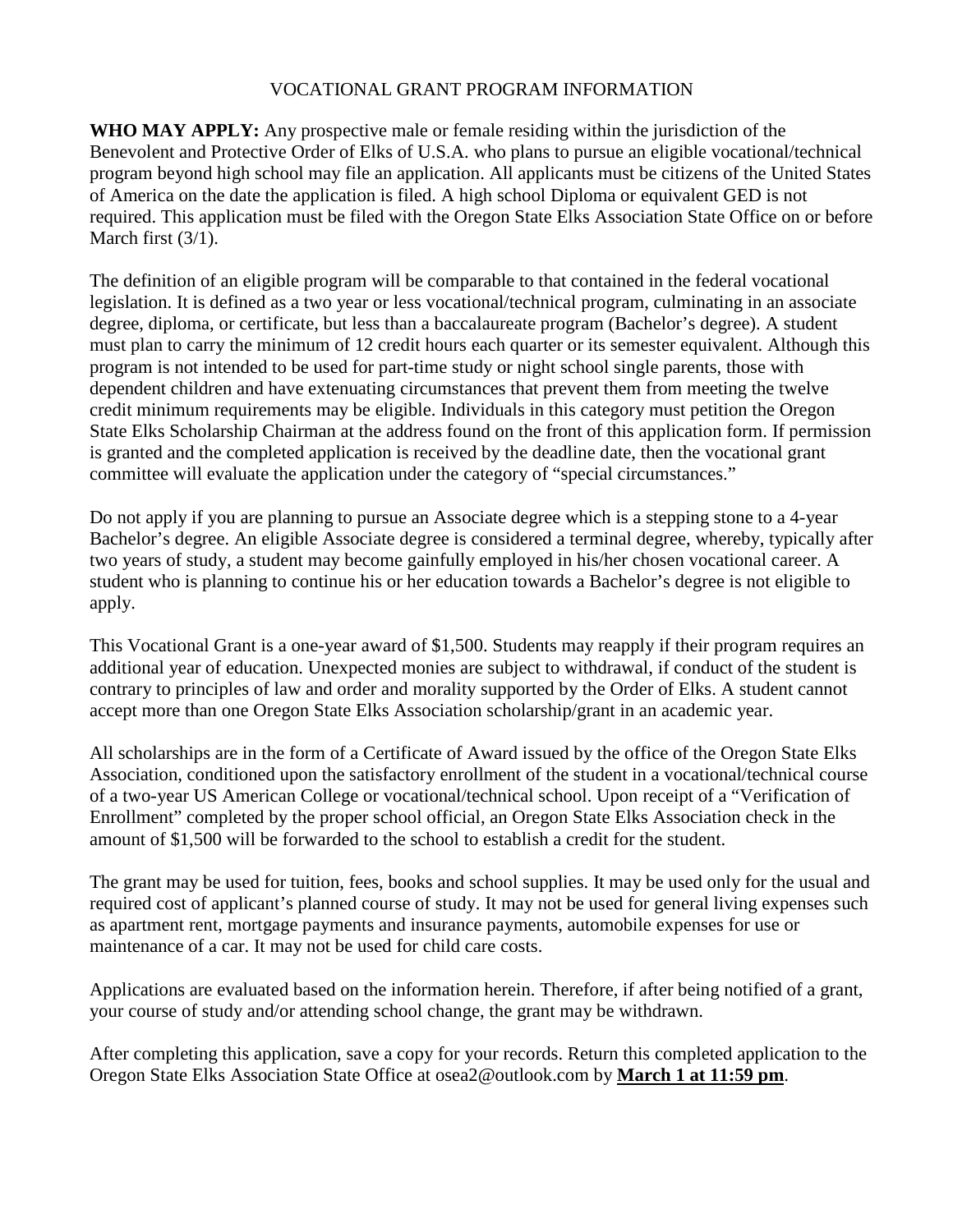Applications which are not endorsed by the OSEA State Scholarship Chairman will not advance. All successful applicants will be notified by July 1 if they are the recipient of a grant.

All applications become the property of the Oregon State Elks Association.

Incomplete applications will not be judged. It is imperative that all information be accurate and detailed so that the judges can understand and properly evaluate the application.

#### **GENERAL INSTRUCTIONS**

- 1. **Application**: Download and save to your computer before starting. Complete all applicable sections of the application. Typewritten applications and statements are preferred over handwritten submissions.
- 2. **Exhibits** should be saved as: first initial, last name.exhibit name. (Example Sue Smith: ssmith.app, ssmith.goals, etc. See name in parenthesis after exhibits below) This will insure that your attachments stay with your application.

The application and supporting

3. **Exhibits**: Should be neat and concise.

## 4. **Order of Exhibits**:

- a. Completed application (.app)
- b. A statement by the applicant of goals and educational objectives (.goals)
- c. Any letter of recommendation (.recommendation)
- d. Signed transcript (.transcript)
- e. Awards and Community Service (.awards)
- f. Any other information that the applicant feels will be helpful in judging his/her application (.extra)

#### **The following material must be provided in your application:**

- 1. Official Elks Vocational Grant Application (make a copy for yourself) (.app)
- 2. A statement by the applicant of not more than two pages double spaced outlining your goals and educational objective (.goals)

## **If applicable:**

- 3. Full transcript including fall semester (.transcript)
- 4. Copies of ACT and/or SAT or other entrance exam scores if you have taken them (.scores)
- 5. List and a brief explanation of any awards you have received and your community service 9<sup>th</sup> thru  $12<sup>th</sup>$  grade (.awards)

**MOTIVATION/RESPONSIBILITY:** General worthiness, demonstrated achievement, industry and goal setting/planning.

**NEED:** Demonstrated financial need, resourcefulness, thrift, and school cost analysis.

**SKILLS/ABILITIES:** Aptitude towards chosen vocation, work experience, and course work selection.

**GRADES:** High School and/or Vocational School records and test scores if applicable.

**BROCHURE:** Completeness, neatness, organization, accuracy and compliance.

#### **IMPORTANT:** Applications with attachments received by the **Oregon State Elks Association State Office timestamped after March 1 at 11:59 pm deadline cannot be accepted.**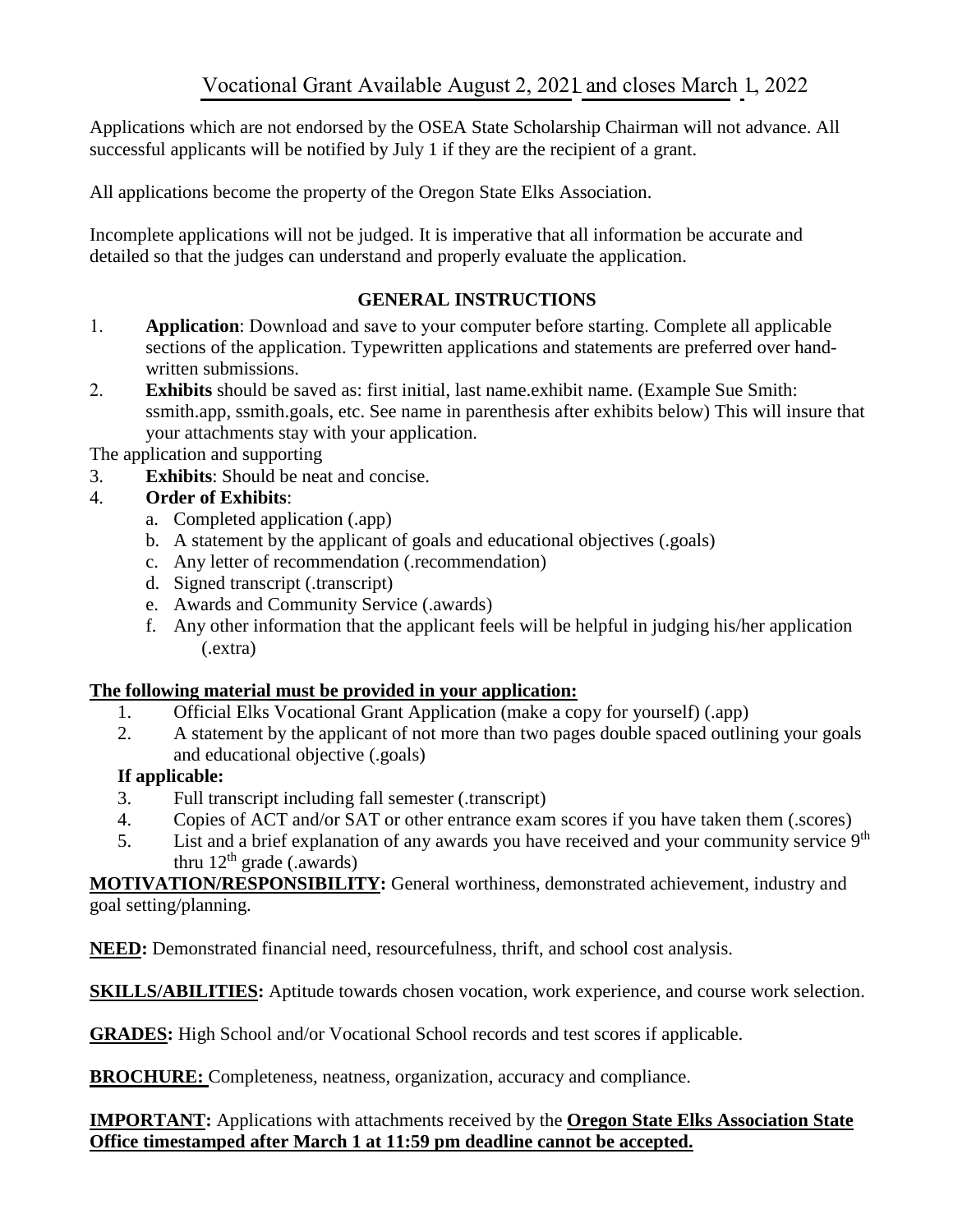# VOCATIONAL GRANT APPLICATION FORM

Important: Before preparing this application, it is recommended that the procedures outlined on the last page be carefully studied and then accurately executed. Incomplete applications will not be processed. This award is limited to a two-year terminal associate degree program.

| Name:                                                                                                                                                                                                                                                                                                                                               | Email:   |
|-----------------------------------------------------------------------------------------------------------------------------------------------------------------------------------------------------------------------------------------------------------------------------------------------------------------------------------------------------|----------|
|                                                                                                                                                                                                                                                                                                                                                     | Phone:   |
| City, State, Zip:                                                                                                                                                                                                                                                                                                                                   |          |
| Date of Birth: Place of Birth: <u>Place of Birth:</u> Age: Sex:                                                                                                                                                                                                                                                                                     |          |
| US-American Citizen $(Y/N)$ If you are not an American citizen, give your place of naturalization:                                                                                                                                                                                                                                                  |          |
| <u> 1980 - Johann Barbara, martin amerikan basal dan berasal dalam basal dalam basal dalam basal dalam basal dala</u>                                                                                                                                                                                                                               | Date:    |
| High School Attended/Attending: 2002 2003 2004 2012 2023 2024 2022 2023 2024 2022 2023 2024 2022 2023 2024 202                                                                                                                                                                                                                                      | Cum/GPA: |
|                                                                                                                                                                                                                                                                                                                                                     |          |
| I will not did not graduate from high school: I will will not receive my G.E.D.                                                                                                                                                                                                                                                                     |          |
|                                                                                                                                                                                                                                                                                                                                                     |          |
| I certify that the information in this application is true. Date: ______________ Applicant's initials: ______                                                                                                                                                                                                                                       |          |
| This is an assistance grant and is not intended to cover full cost of your education. It is the responsibility of<br>the applicant to also seek assistance from other sources, including making applications for Federal financial<br>aid, and to demonstrate that the amount to covered by this grant can be obtained through personal or parental |          |

contribution or through other sources of assistance.

This application is to be submitted electronically to the office of the Oregon State Elks Association. It will then be sent on to the State Scholarship Committee for further review.

# **ALL INFORMATION IS STRICTLY CONFIDENTIAL AND ONLY AVAILABLE TO INDIVIDUALS ASSOCIATED WITH THE VOCATIONAL GRANT PROGRAM**

| Junior/Community College/Vocational School selected:                                                                                                                                                                                                                                                                           |                   |       |                      |
|--------------------------------------------------------------------------------------------------------------------------------------------------------------------------------------------------------------------------------------------------------------------------------------------------------------------------------|-------------------|-------|----------------------|
|                                                                                                                                                                                                                                                                                                                                |                   | City: | State:               |
| At completion, I will receive:                                                                                                                                                                                                                                                                                                 |                   |       |                      |
| Length of 1st year program:                                                                                                                                                                                                                                                                                                    |                   |       | Months Begins: Ends: |
| Length of 2nd year program:                                                                                                                                                                                                                                                                                                    | Months <u>and</u> |       | Begins: Ends:        |
| $\mathcal{C}_{i}$ with ont $\Gamma_{i}$ $\Gamma_{i}$ and $\Gamma_{i}$ and $\Gamma_{i}$ $\Gamma_{i}$ $\Gamma_{i}$ and $\Gamma_{i}$ and $\Gamma_{i}$ and $\Gamma_{i}$ and $\Gamma_{i}$ and $\Gamma_{i}$ and $\Gamma_{i}$ and $\Gamma_{i}$ and $\Gamma_{i}$ and $\Gamma_{i}$ and $\Gamma_{i}$ and $\Gamma_{i}$ and $\Gamma_{i}$ a |                   |       |                      |

Significant Employment record: (Company/Specific duties/Employment dates)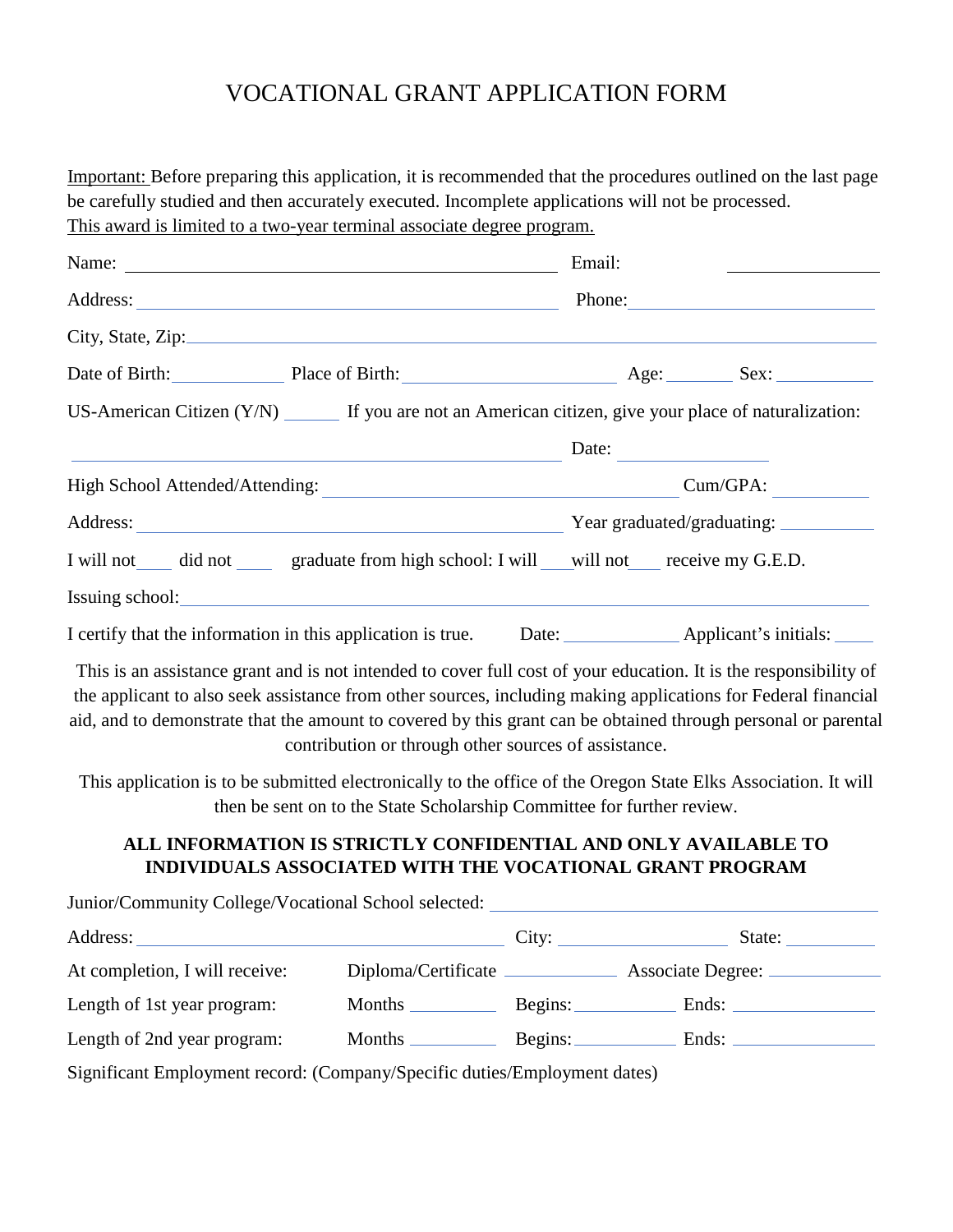Significant Activities and Positions of Responsibility: (Non-School)

| YEARLY BUDGET:                               | $1st$ Year                                                                                                                                                                                                                                                                                                                                                                                                                                                  | $2nd$ Year |
|----------------------------------------------|-------------------------------------------------------------------------------------------------------------------------------------------------------------------------------------------------------------------------------------------------------------------------------------------------------------------------------------------------------------------------------------------------------------------------------------------------------------|------------|
| Tuition and related fees:                    |                                                                                                                                                                                                                                                                                                                                                                                                                                                             |            |
| <b>Books and Supplies:</b>                   | the control of the control of the                                                                                                                                                                                                                                                                                                                                                                                                                           |            |
| Room & Board: On Off<br>Campus               | the control of the control of the control of                                                                                                                                                                                                                                                                                                                                                                                                                |            |
| Transportation:                              | the control of the control of the control of                                                                                                                                                                                                                                                                                                                                                                                                                |            |
|                                              |                                                                                                                                                                                                                                                                                                                                                                                                                                                             |            |
| <b>TOTAL OF ABOVE</b>                        |                                                                                                                                                                                                                                                                                                                                                                                                                                                             |            |
| LESS ANTICIPATED INCOME:                     |                                                                                                                                                                                                                                                                                                                                                                                                                                                             |            |
| Parent's contribution:                       |                                                                                                                                                                                                                                                                                                                                                                                                                                                             |            |
| Student's contribution: (Savings/Gifts/Work) | the control of the control of the control of                                                                                                                                                                                                                                                                                                                                                                                                                |            |
| Known or Anticipated Scholarship monies:     | the control of the control of the control of                                                                                                                                                                                                                                                                                                                                                                                                                |            |
| Known or Anticipated Grant/Loans monies:     | $\mathcal{L}(\mathcal{L}(\mathcal{L}(\mathcal{L}(\mathcal{L}(\mathcal{L}(\mathcal{L}(\mathcal{L}(\mathcal{L}(\mathcal{L}(\mathcal{L}(\mathcal{L}(\mathcal{L}(\mathcal{L}(\mathcal{L}(\mathcal{L}(\mathcal{L}(\mathcal{L}(\mathcal{L}(\mathcal{L}(\mathcal{L}(\mathcal{L}(\mathcal{L}(\mathcal{L}(\mathcal{L}(\mathcal{L}(\mathcal{L}(\mathcal{L}(\mathcal{L}(\mathcal{L}(\mathcal{L}(\mathcal{L}(\mathcal{L}(\mathcal{L}(\mathcal{L}(\mathcal{L}(\mathcal{$ |            |
| Known or Anticipated Work Study monies:      | <u> 1990 - Johann Barbara, politik e</u> ta eta eskualdea                                                                                                                                                                                                                                                                                                                                                                                                   |            |
| Part-time College Employment income:         |                                                                                                                                                                                                                                                                                                                                                                                                                                                             |            |
| <b>TOTAL OF ABOVE</b>                        |                                                                                                                                                                                                                                                                                                                                                                                                                                                             |            |
|                                              |                                                                                                                                                                                                                                                                                                                                                                                                                                                             |            |

AMOUNT NEEDED TO BALANCE YOUR YEARLY BUDGET:

Date the Free Application for Federal Student Aid form was mailed to the processor:

FAFSA reports received:  $Y \square N \square$  Did your FAFSA reports indicate that you were eligible to receive Federal Pell Grant monies?  $Y \cap N$  List the name types (Pell, work study, loans, etc) and amounts of your assistance listed in the awards package received from the principal school you plan to attend:

Total institutional award package:

Indicate other scholarships/amounts for which you have made application: Mark Y if award received.